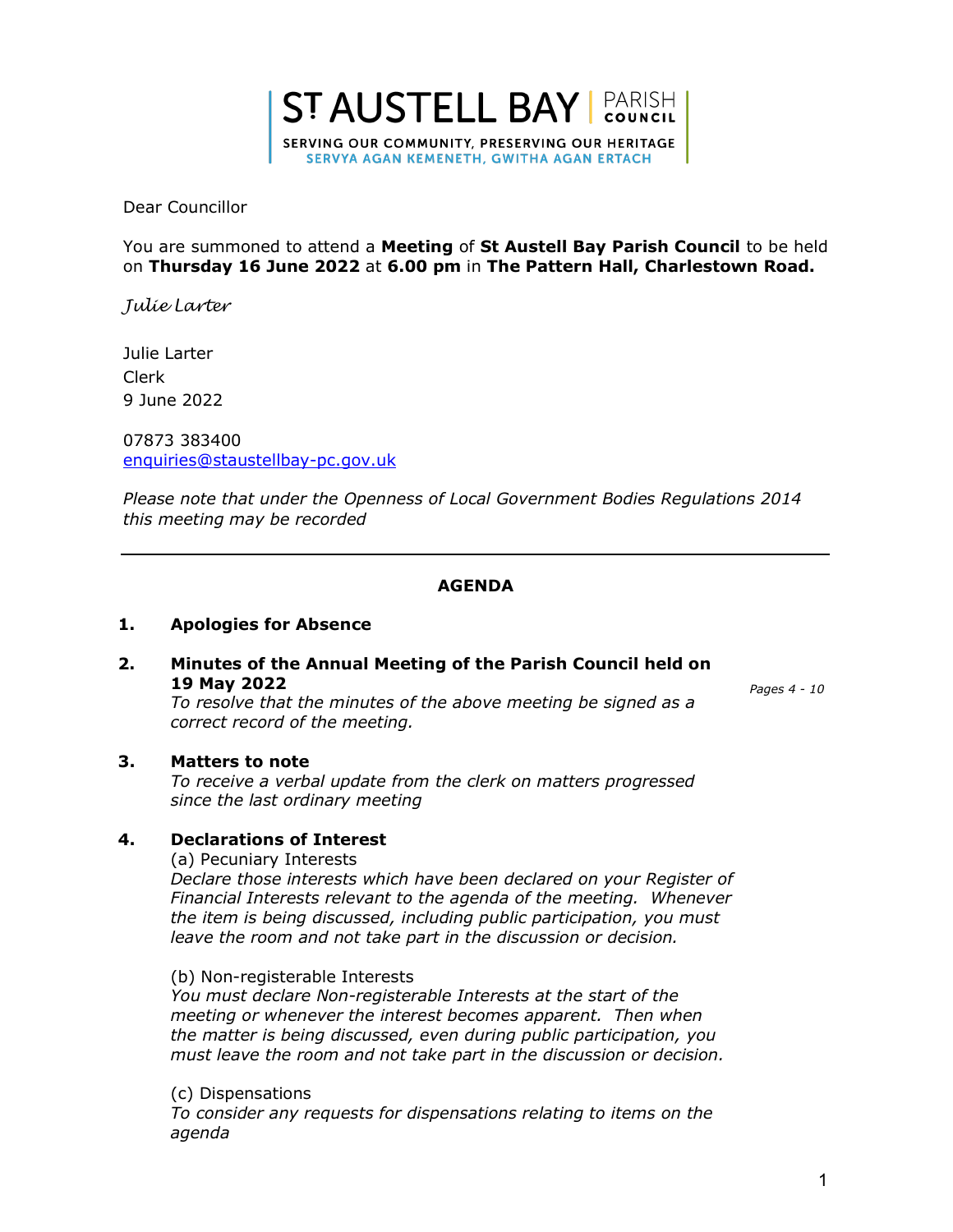(d) Gifts and Hospitality To declare any gifts or hospitality

Please call the Clerk before the meeting if you have any queries about these matters.

- 5. Chairman's Announcements To allow the Chairman to make any announcements.
- 6. South West Coast Path Closure To receive an update on the current situation

#### 7. Financial Matters

(i) To consider a quote for pavement weed spraying

(ii) To note the current financial position and authorise expenditure  $\frac{Appendix(i)}{$ 

# 8. Cornwall Councillor' Report

To receive a report from Cllr James Mustoe

#### 9. Public Participation

The Chairman will invite Members of the public to address the meeting.

30 minutes will be allocated for public participation (this can be extended at the Chairman's discretion). Each person addressing the Council will be allocated a maximum of three minutes. Contributions will be timed and restricted to the enhanced time allocation.

#### 10. Planning Applications and Related Matters (a) To consider a response to the following planning applications and any planning applications received after publication of this agenda:

(i) PA22/03359 and 03360 – 14 Quay Road: Construction of glazed roof extension to the rear of existing house and outbuildings

(ii) PA22/02532 – Land north east of recreation ground, Church Road: Development of 4 dwellings with associated road, garage/carport and parking

(iii) PA22/02533 – Land to east of Charlestown Road: Construction of 2 detached houses with associated drives and parking

#### (b) To receive an update on the following planning applications:

(i) PA22/01531 – Charlestown Harbour: Erection of a single camera column and installation of an ANPR camera to aid management of the car park. Erection of signage to allow effective management of the car park

(ii) PA22/01532 – Charlestown Harbour: Advertisements for parking information signs, informing the users of the car park the enforcement regime utilised on the site. Signs are installed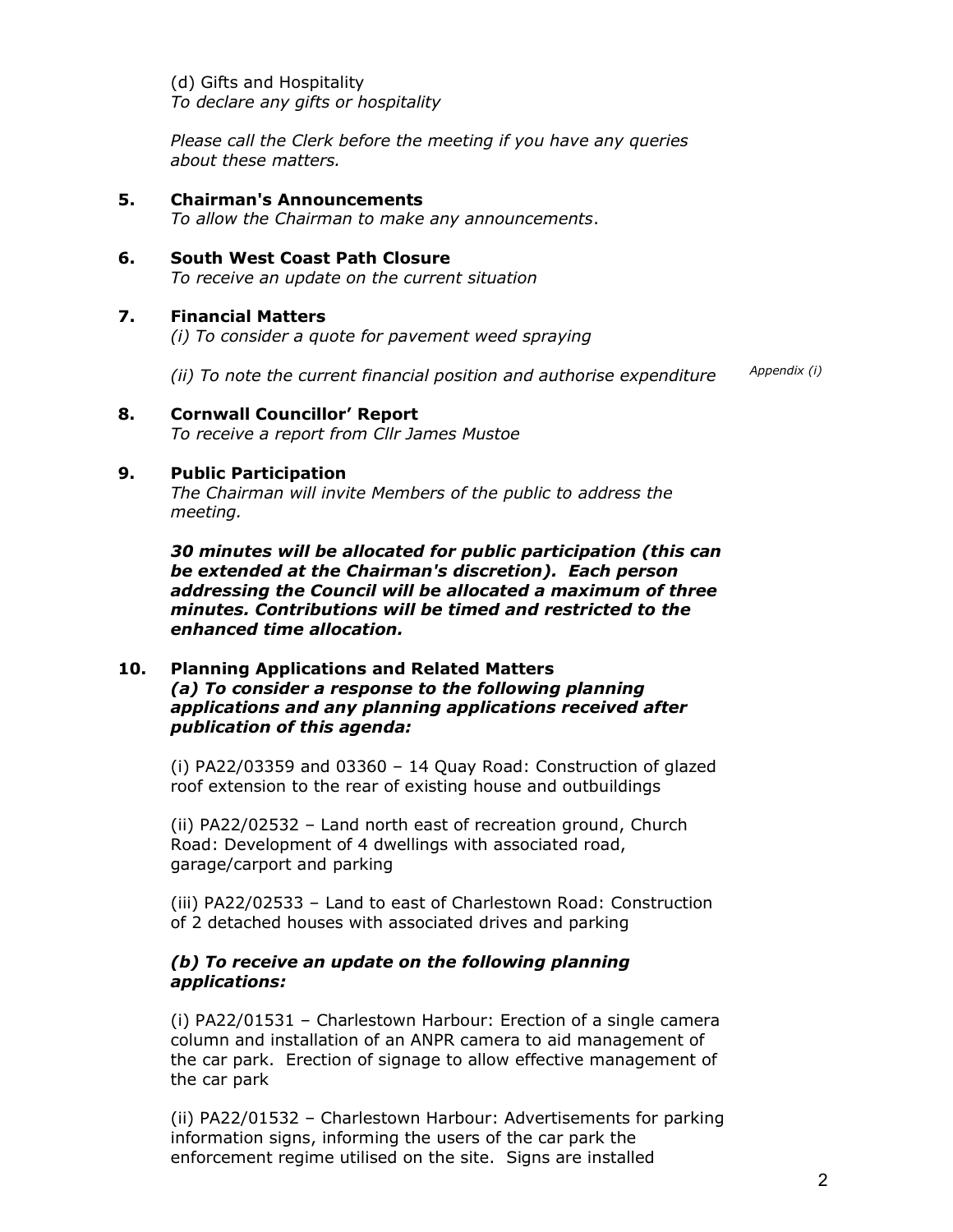according to the British Parking Association requirements

(iii) PA22/01715 – Land known as The Orchard (Adjacent to Lovering Clay Dry), Quay Road: Application for Outline Planning Permission with all matter reserved for the construction of up to 3 dwellings and associated works

(iv) PA21/09839 – The Old Orchard, Ropewalk Lane: Formation of a detached dwelling

(v) PA21/11667 – Trevean, Porthpean Beach Road: Outline application for a single dwelling plus associated works

(vi) PA21/12089 – Southwinds, Porthpean Beach Road: Construction of a single storey, combined use annexe holiday let with associated terrace within the north-west amenity. This application has been approved

(vii) PA22/00352 – The Retreat, Porthpean Beach Road: Extensions and general alterations including replacement roof

(viii) PA21/07841: 179 Charlestown Road: Proposed summer house and decking

(c) To note that an appeal has been lodged with the Planning Inspectorate relating to planning application PA21/10601 and to determine whether the parish council wishes to make additional comments

- 11. Highways Matters To note any concerns
- 12. Meetings/Training Attended To receive an update from meetings or training recently attended by members or the Clerk
- 13. Correspondence **The correspondence received since the last meeting Follow Correspondence received since the last meeting Page 11**

14. Dates for the Diary To note any forthcoming dates for members' diaries

#### 15. Dates of future Parish Council Meetings 21 July, 15 September, 20 October, 17 November, 15 December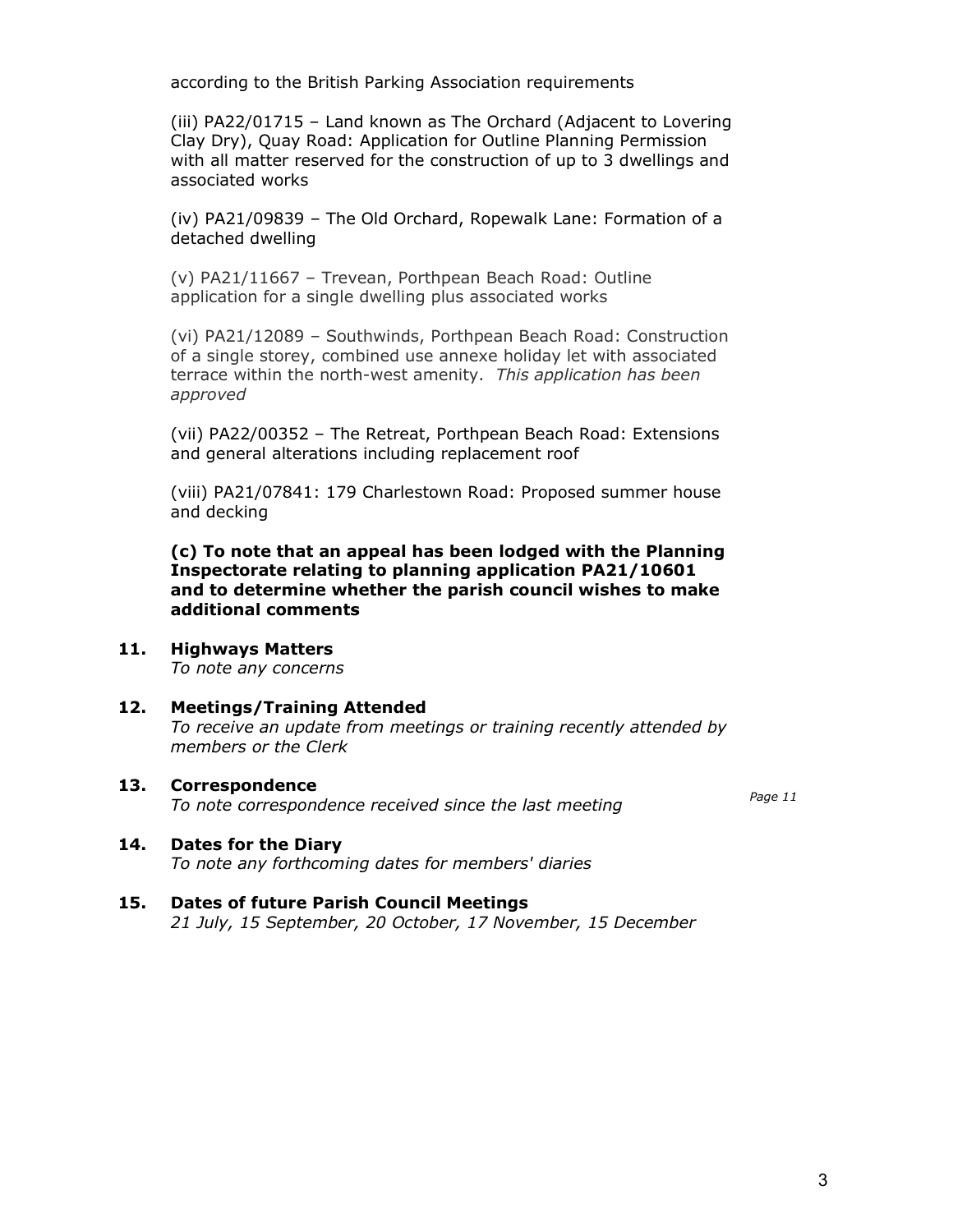#### MINUTES of the ANNUAL MEETING of ST AUSTELL BAY PARISH COUNCIL held on THURSDAY 19 MAY 2022 at 6.00pm in The Pattern Hall

Present: Cllrs Bill Leach (Chairman), Sue Leach, Nigel Chatteriee, Richard Hallows, Trudy Reynolds, Nick Foster, Jackie Bull, Sandie Bailey

In attendance: Julie Larter (Clerk), 3 members of the public.

#### (22/001) Election of a Chairman It was RESOLVED to elect Cllr Bill Leach as Chairman for the forthcoming year.

#### (22/002) Declaration of Acceptance of Office

Cllr Leach duly signed a Declaration of Acceptance of Office. Cllr Chatterjee praised the Chairman saying that councillors had learnt a lot from the way the Chairman deals with various matters. Councillors should stand shoulder to shoulder when difficult issues arise.

#### (22/003) Election of a Vice-Chairman

It was RESOLVED to elect Cllr Jackie Bull as Vice Chairman for the forthcoming year.

#### (22/004) Apologies for Absence

Apologies were received from Cllr James Mustoe, CC.

#### (22/005) Minutes of a Meeting of the Parish Council held on 21 April 2022 It was RESOLVED that the minutes of the parish council meeting held on 21 April be signed as a correct record of the meeting.

#### (22/006) Matters to Note

The Clerk reported that she has been told by the Highways Officer that it was not possible to progress a scheme for replacement street trees along Charlestown Road last year because financial resources had to be directed towards safety work elsewhere, however a works order will be raised this financial year and a scheme will be prioritised.

The Conservation Officer has now discovered that the Charlestown Character Appraisal and Management Plan has to go through the Cornwall Development and Decision Wheel as part of policy and planning decisions. This is a new process to her and she is attending a meeting next Monday to learn more. The Conservation Officer is still hoping that the document will be signed off in May.

At the last meeting the Clerk was asked to approach the Conservation Officer and ask for a copy of her comments to the planning officer of 17 March relating to PA21/09839 – The Old Orchard, Ropewalk Lane, and was told that these were not her formal comments, merely part of the usual dialogue that take place between a planning officer and the Conservation Officer.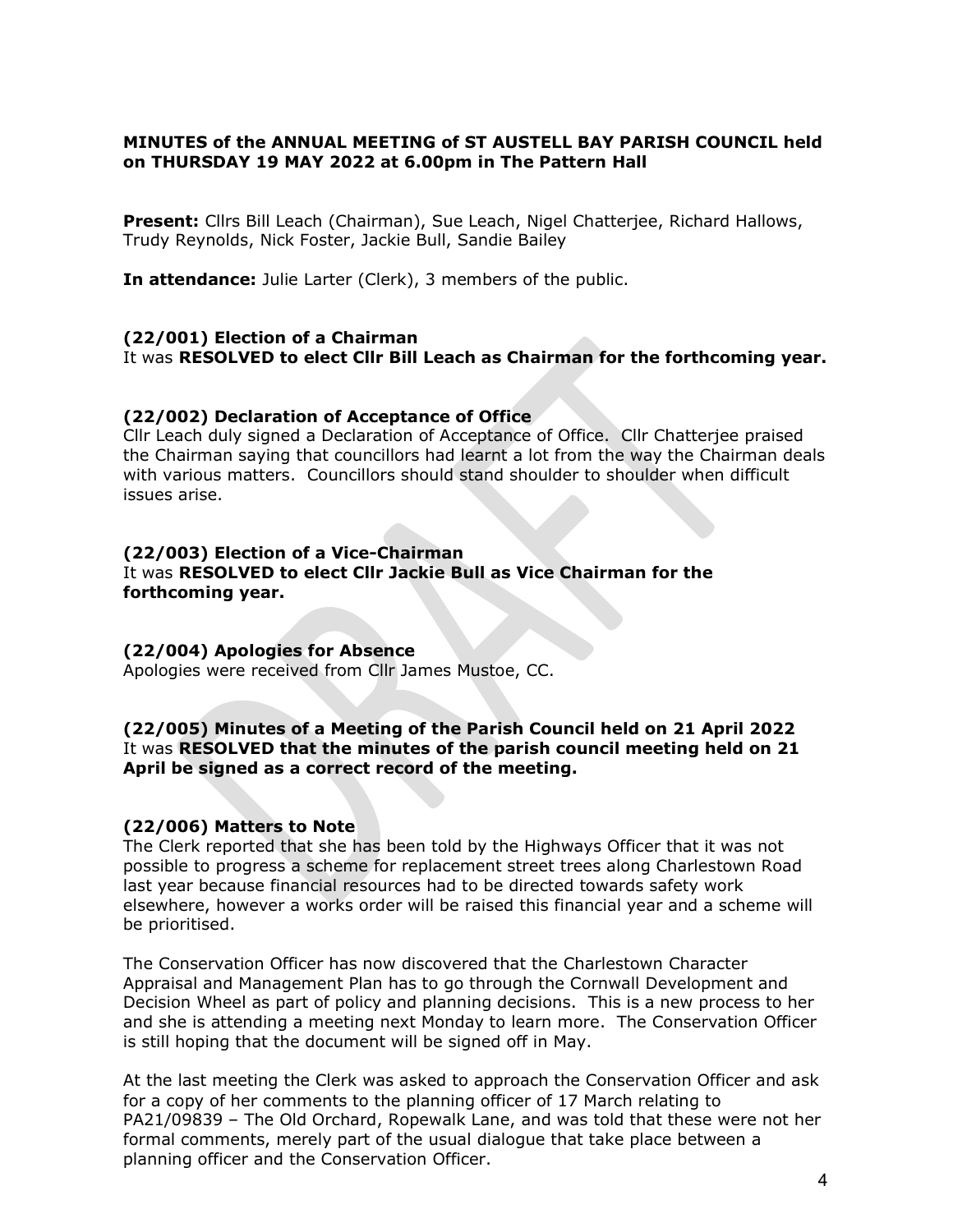Cllr Mustoe has secured agreement that the toilets at Porthpean Beach will remain open for the summer whilst discussions to find a new provider for the outdoor education centre progress.

#### (22/007) Declarations of Interest on Items on the Agenda

Cllr Foster declared an interest in agenda item 17 as he is now a director of Radio St Austell Bay.

#### (22/008) Chairman's Announcements

The Chairman expressed his thanks to Cllr Mustoe for the excellent job he had done since he was elected to office last May, in particular the superb work he is doing to try to get the SWCP open as quickly as possible.

#### (22/009) Cornwall Councillor's Report

Cllr Mustoe's report had been circulated prior to the meeting. Cllr Mustoe reported on the frustrations around the closure of the SWCP and paid tribute to the hard work of officers from Cormac and Cornwall Council in dealing with the 2 objections to the Public Path Order, one of which has now been withdrawn. Cllr Mustoe reported that Sustrans have been commissioned by Cornwall Council to produce and deliver a "Local Walking and Cycling Infrastructure Plan" for the St Austell area. Cllr Mustoe has added his support to the parish council's application to have the Ledrah added to Cornwall Council's List of Assets of Community Value. Cllr Mustoe is pleased that the AONB Unit has been awarded £489,700 towards improvements to scheduled monuments, one of which is Black Head Iron Age promontory fort. Cllr Mustoe has supported a motion at Cornwall Council aimed at protecting and reducing disturbance to coastal and marine wildlife in Cornwall. Cllr Mustoe's full report is on the parish council's website.

#### (22/010) Public Participation

No members of the public wished to speak at this point.

#### (22/011) Planning Applications and Related Matters

(a) (i) PA22/03778 – 1 Rope Walk, Duporth: single-storey extension to side and front of property

The Chairman, Cllr Leach and Cllr Foster had previously undertaken a site visit and thanked the applicant for his time. It was RESOLVED to respond to the Planning Authority (Cornwall Council) stating that the parish council supports the **application.** Councillors commented on the quality of the application, especially the Design and Access Statement.

(ii) PA22/03535 – 5 Ridgewood Close: Works to trees subject to a Tree Preservation Order, works include permission to remove/reduce limbs on two trees that are growing towards the house.

Councillors noted the Tree Officer's comments and it was RESOLVED to respond to the Planning Authority (Cornwall Council) stating that the parish council was not prepared to accept the application in its current form.

(iii) PA22/02584 – 2 Rashleigh Mews: Replace existing softwood facias with uPVC, replace existing white uPVC gutters and rainwater downpipes with white uPVC, replace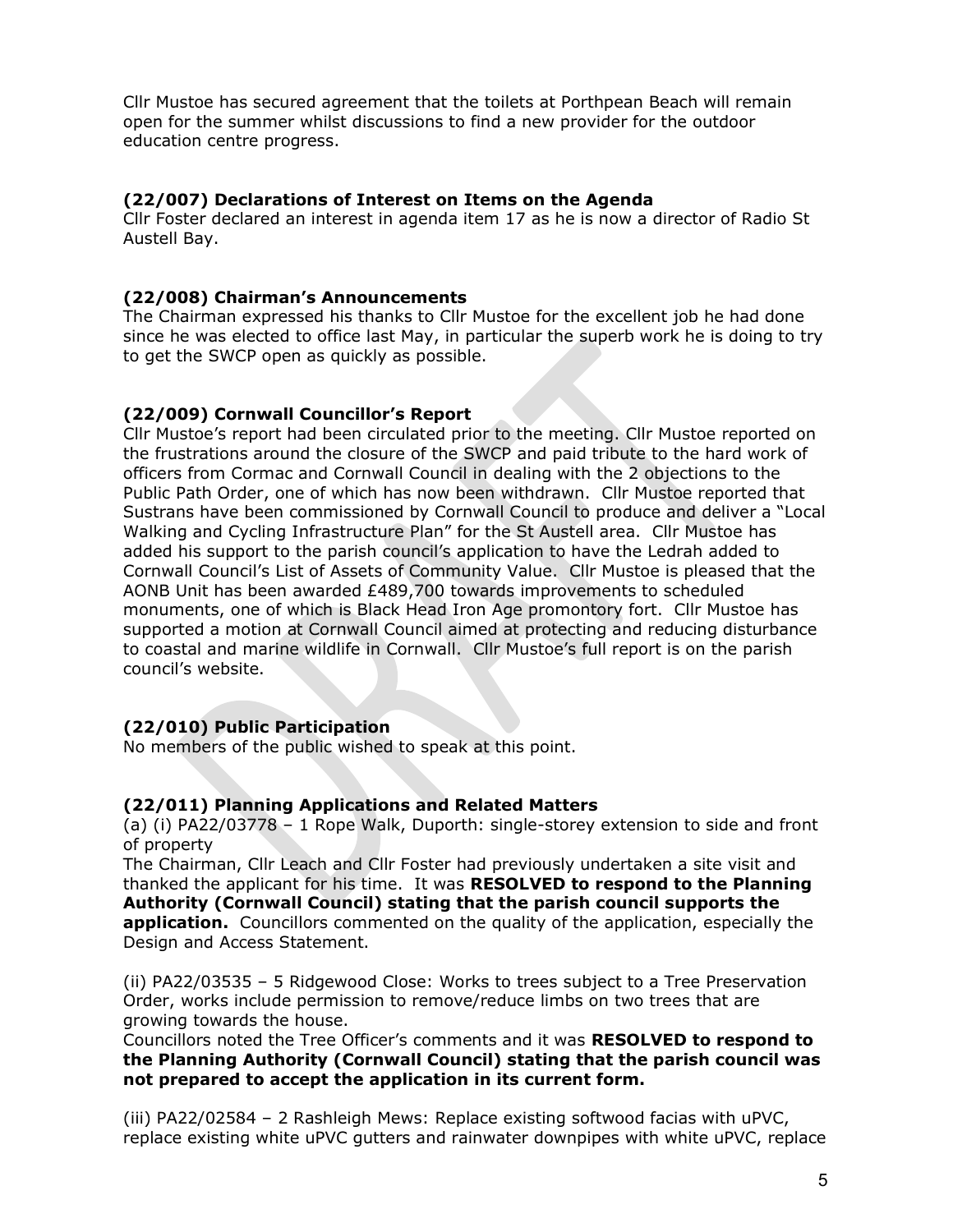2 dormer windows wall currently in painted softwood weatherboards with cement fibre weatherboard in white

It was RESOLVED to respond to the Planning Authority (Cornwall Council) stating that the parish council has no objections to the proposal.

(iv) PA22/03359 and PA22/03360 (LBC) – 14 Quay Road: Construction of glazed roof extension to rear of existing house and outbuildings Councillors did not wish to comment until comments from the Conservation Officer are

(b) The Clerk updated members on the following planning applications:

available.

(i) PA22/01531 – Charlestown Harbour: Erection of a single camera column and installation of an ANPR camera to aid management of the car park. Erection of signage to allow effective management of the car park

(ii) PA22/01532 – Charlestown Harbour: Advertisements for parking information signs, informing the users of the car park the enforcement regime utilised on the site. Signs are installed according to the British Parking Association requirements The planning officer has told the Clerk that she is unlikely to approve the above 2 applications as they stand at the moment.

The Clerk reported that the Planning Officer is awaiting a new location plan showing the positions of all cameras and signs and that the agent has until next Wednesday to provide them, otherwise the application will be invalidated and the matter passed to Enforcement.

(iii) PA22/01715 – Land known as The Orchard (Adjacent to Lovering Clay Dry), Quay Road: Application for Outline Planning Permission with all matter reserved for the construction of up to 3 dwellings and associated works No update was available as the Planning Officer is on leave.

(iv) PA21/09839 – The Old Orchard, Ropewalk Lane: Formation of a detached dwelling No update was available as the Planning Officer is on leave.

(v) PA21/11667 – Trevean, Porthpean Beach Road: Outline application for a single dwelling plus associated works

The Council has received a 5 day Protocol Letter and responded requesting that the application is called in.

(vi) PA21/12089 – Southwinds, Porthpean Beach Road: Construction of a single storey, combined use annexe holiday let with associated terrace within the north-west amenity

No update was as the Planning Officer is on leave.

(vii) PA22/00352 – The Retreat, Porthpean Beach Road: Extensions and general alterations including replacement roof The Planning Officer will be talking to Cllr Mustoe about this application.

(viii) PA21/07841: 179 Charlestown Road: Proposed summer house and decking No update was available as the Planning Officer is on leave.

It was noted that a wooden fence has been erected on the plot of land to the north of 179 Charlestown Road and the Clerk was asked to ascertain whether this was permittable.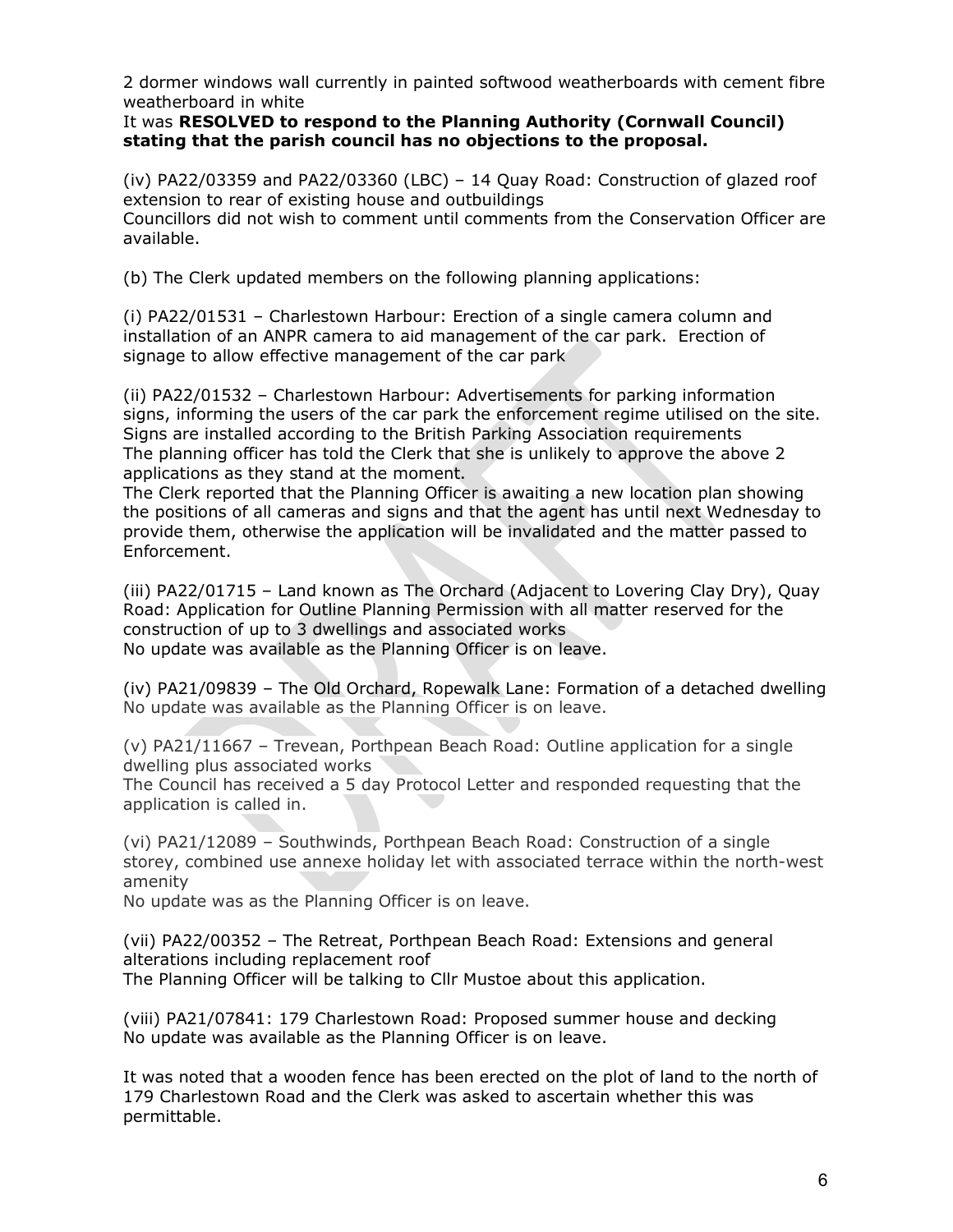(c) It was noted that an Appeal has been lodged with the Planning inspectorate in relation to planning application PA19/08174 – Land off Mill Lane. As the St Austell Bay Neighbourhood Plan has been passed since the parish council made its original comments, Cllrs Leach and Reynolds are to draft additional comments to be sent to the Planning Inspectorate.

#### (22/012) South West Coast Path Closure

The Clerk read the following statement issued by Cormac:

"One objection has been formally withdrawn, however one remains in place made by a national organisation. Cornwall Council, Cormac and the South West Coast Path Association are now in conversation with this organisation at a national level to explain the importance of this route for the local population and economy. Until this one objection is removed the permissive sections of the Coast Path will remain closed. The Land owners continue to remain cooperative and show great patience with this process. We ask that you respect the closures in place, we would remind you that the permissive routes are closed and that should you use these sections you would be trespassing on private land, until they are confirmed as Public Rights of Way via the Highways Act 1980.

We fully appreciate the frustration with regard to this situation and we are currently looking into whether we can formally release the identity of the remaining Objector, so that all who wish can approach them directly and express their opinion in a constructive manner, rather than vent this frustration at the physical closure, your Parish Council, the Land Owner and the organisations mentioned above, all of which want nothing more than to open the route for all to enjoy.

#### As soon as we have any further developments we will release a further statement".

The Chairman stated that Cormac were getting blamed, but it is not their fault. Bolt cutters are being used to remove locks and chains which is criminal damage and signs removed. The Clerk was asked to write to Steve Double MP and ask him to intervene in the process as it was felt that the remaining objection may have been made in an in an undemocratic way.

#### (22/013) The Queens Platinum Jubilee Celebrations

Cllr Hallows thanked the Chairman and Cllr leach for directing him to a sound engineer who was willing to attend the event. It was RESOLVED to authorize funding of £130 for the hire of a PA system and £200 to hire crowd control barriers. Cllr Hallows is still seeking a first aider – he has located an organisation willing to offer their services for  $£195$  but he is looking for a first aider from within the community. Posters will go up next week.

Cllr Leach reminded everyone that receipts for street parties need to be sent to the Clerk by 30 June.

#### (22/014) Appointments to Committees, Working Parties and other organisations

(a) Regatta Playing Field Committee The Chairman, Cllr Bull and Cllr Hallows.

(b) Staffing Committee The Chairman and Cllr Hallows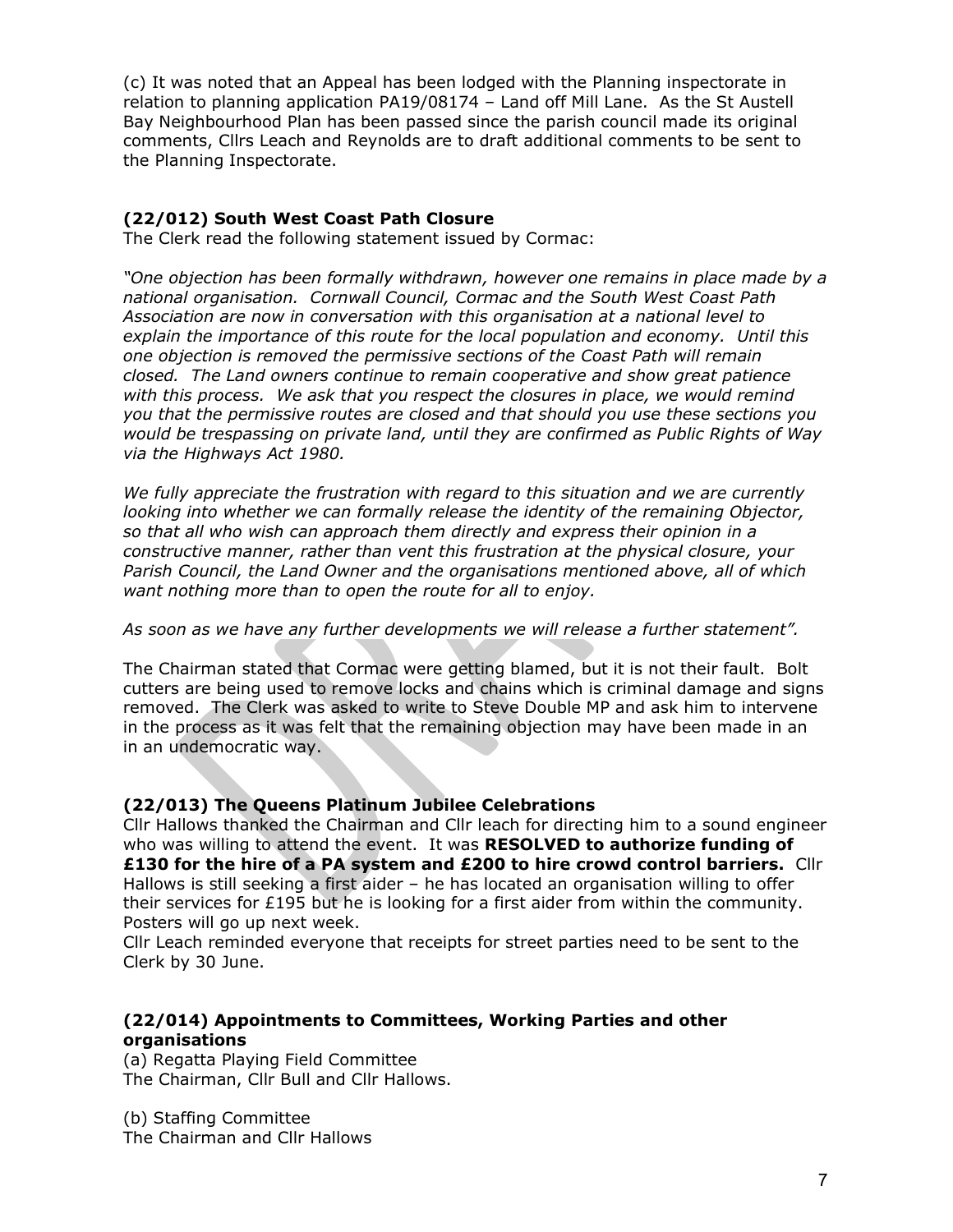(c) Traffic Working Party Cllr Bull, Cllr Hallows, Cllr Bailey, Cllr Foster

(d) Environment and Climate Crisis Working Party Cllr Reynolds and Cllr Chatterjee

(e) History Working Party

Cllr Reynolds and Cllr Foster

(f) St Austell and Mevagissey Community Network Panel The Chairman.

Cllr Chatterjee will continue to undertake internal control checks and Cllr Leach will continue to support the Clerk with any issues regarding the hall. Cllr Leach also offered her services to write any funding bids, should the need arise.

# (22/015) Working Parties

(a) Traffic Working Party

Cllr Bull thanked councillors for their understanding in her needing to take a sabbatical whilst her husband was poorly. The Clerk has requested a meeting with the Highways Officer but has been offered a day-time meeting. Cllr Bull will write to the Highways Officer asking her to attend an evening meeting in order that members of the working party that work may be able to attend the meeting. Cllr Bull said that following that meeting, a further working party meeting would be held to try to achieve some "quick wins" to some of the issues raised in the survey.

(b) Environment and Climate Crisis Working Party

Cllr Reynolds reported that the group has not met this month. The Diggers and Doers have scaled back their activity during the bird nesting season. Cllr Reynolds has inspected the trees and saplings planted last year and they seem to be fine. The application for a further tree pack from the Woodland Trust has been successful and the saplings will be used to replace any failures. Cllr Reynolds expressed her disappointment that there is currently no requirement for carbon footprint information to be submitted with planning applications but she was hopeful that this this matter would be dealt with under Section 6 of the Neighbourhood Plan.

#### (22/016) Highways Matters

Councillors expressed their concern that Highways have refused a request to place bollards on Duporth Road and Porthpean Beach Road again this summer and the issue will be raised at the meeting with the Highways Manager.

Cllr Foster left the room.

#### (22/017) Grant Funding Request

It was RESOLVED to grant £250 to Radio St Austell Bay towards the purchase of either a gazebo or a roving microphone. Cllr Leach said that 2 gazebos would be returned following the jubilee parties and these would be available for community groups such as Radio St Austell Bay, to borrow.

Cllr Foster returned to the room.

# (22/018) Financial Matters

(a) A report from the Internal Auditor was noted.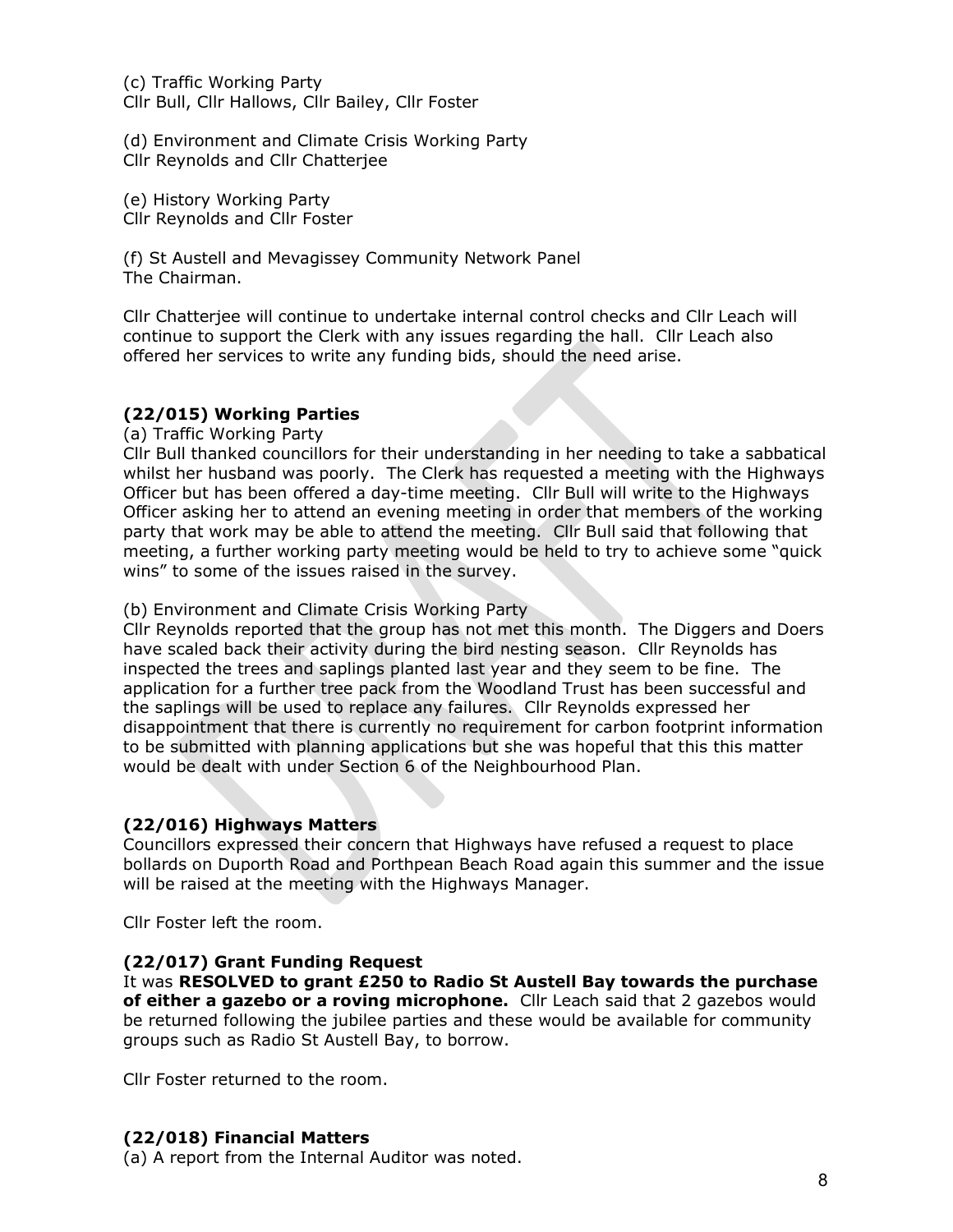#### (b) It was RESOLVED to approve the Annual Governance Statement for 2021/22.

#### (c) It was RESOLVED to agree the Accounting Statements for 2021/22.

(d) The current financial position was noted and the following payments were authorised:

| <b>Method</b><br>οf |                                 |                                 |        |          |
|---------------------|---------------------------------|---------------------------------|--------|----------|
| <b>Payment</b>      | <b>Payee</b>                    | <b>Purpose</b>                  | £      |          |
| DD                  | <b>Blenheims Estate</b>         | Foundry Parc Amenity Charge     | £      | 21.11    |
| DD                  | Lloyds Bank                     | Credit card*                    | £      | 480.97   |
| DD                  | <b>SWW</b>                      | Water for toilets               | £      | 193.50   |
| DD                  | ВT                              | Mobile phone                    | £      | 24.00    |
| DD                  | <b>BT</b>                       | Telephone and internet          | £      | 91.03    |
| DD                  | <b>SSE</b>                      | Electricity for toilets         | £      | 102.69   |
| SO                  | J and J Kneale                  | Quarterly lease payment         | £      | 212.50   |
| <b>BACS</b>         | <b>Cornwall Waste Solutions</b> | Litter disposal                 | £      | 19.80    |
| <b>BACS</b>         | <b>Cornwall ALC</b>             | <b>Annual Subscription</b>      | £      | 516.69   |
| <b>BACS</b>         | Mrs L J Coles                   | <b>Internal Audit report</b>    | £      | 225.00   |
| <b>BACS</b>         | Vision ICT                      | Data backup July 2022-June 2023 | £      | 72.00    |
| <b>BACS</b>         | Royal Main                      | Reply paid postage              | £      | 81.60    |
| <b>BACS</b>         | Lyreco                          | Toilet consumables              | £<br>£ | 122.50   |
| <b>BACS</b>         | Staff/HMRC/CPF                  | May salaries and oncosts        |        | 2,443.52 |

# (22/019) Meetings/Training Attended

26 April – The Clerk attended Procurement and Contract training

# (22/020) Correspondence

A list of correspondence had been previously circulated. In addition, the following has been received:

- Letter from Lanteglos-by-Fowey Parish Council asking for support in their complaint to Cornwall Council about social housing allocations
- Notification from Historic England about an amendment to the Listing entry of Charlestown Harbour
- Invitation to attend climate literacy training
- Several complaints about parking enforcement in Charlestown car park. The Clerk was asked to mention this to the car park's owner
- Notification of the outcome of enforcement case EN22/00455 relating to decking constructed on one of the cask banks. The decking has now been removed and the case closed as there is now no breach of planning regulations
- Invitation to attend a series of public meetings to meet the leader of Cornwall Council
- Letter from a resident regarding planning application PA21/09839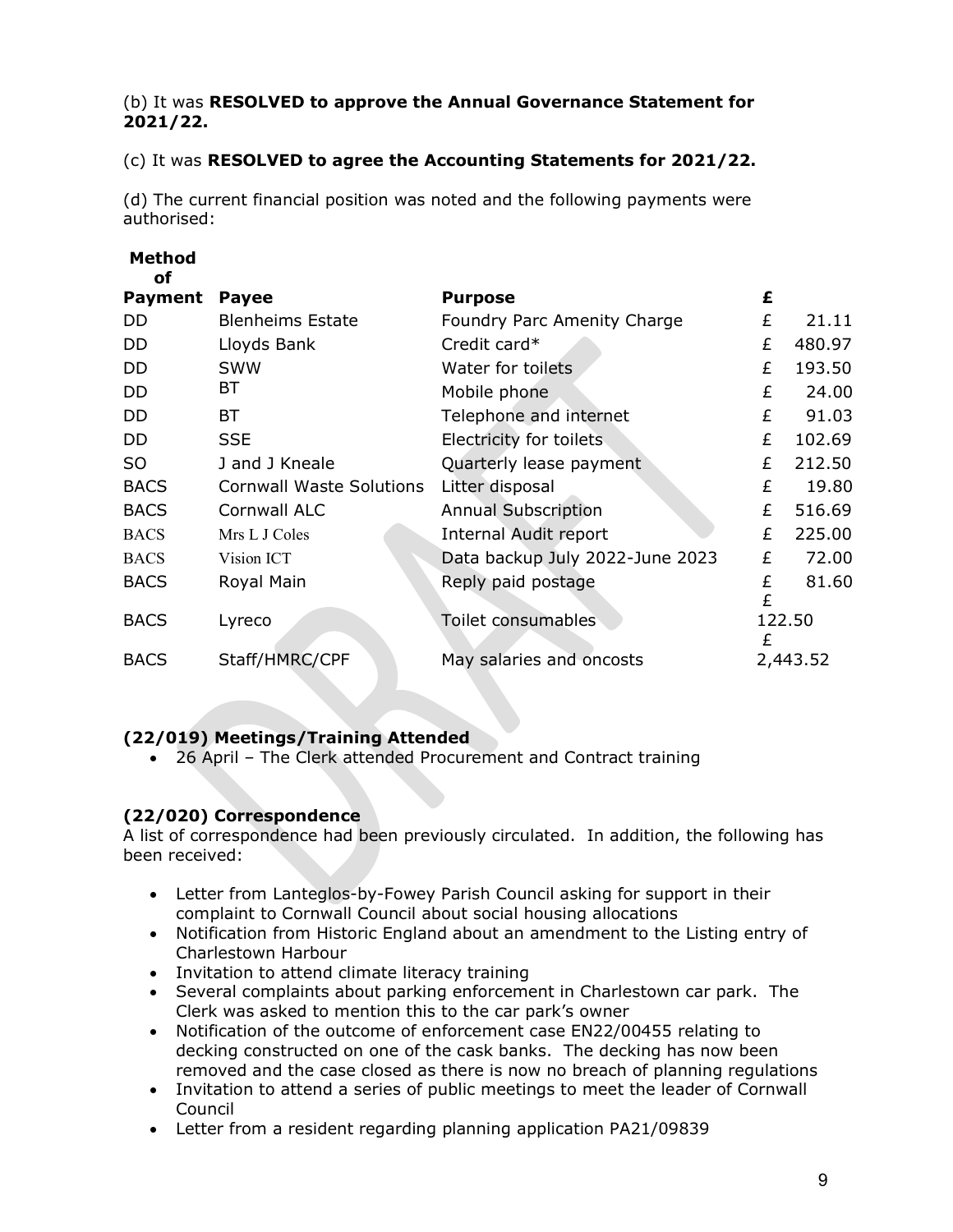# (22/021) Dates for the Diary

 Tuesday 31 May – Extraordinary Meeting to discuss planning applications PA22/02532 and PA22/02533

# (22/199) Dates of future Parish Council Meetings

31 May (EM), 6 June, 21 July, 15 September, 20 October, 17 November, 15 December

The meeting closed at 7.16 pm